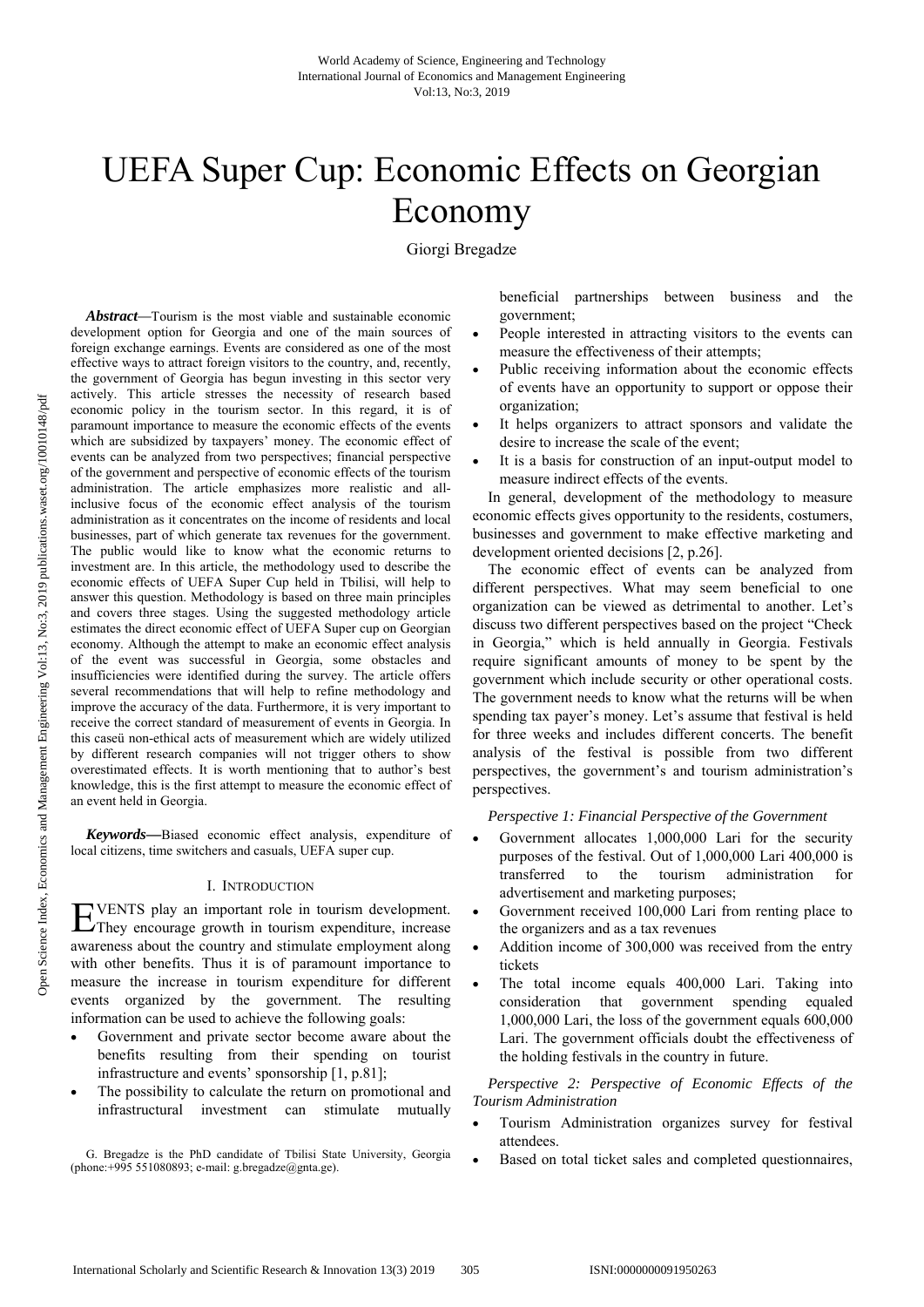the festival hosted 20,000 local and 15,000 out of town guests. The responses to the questionnaire show that guests travelled in groups and average number was 3.1. The festival expenditure per night was 300 Lari and average length of stay 4 nights. As a result, total visitor expenditure was  $(300/3.1)$  X 15000X4 = 7,258,065 Lari.

 The Tourism Administration assumes that return on investment was  $ROI = 7258065/400000 = 18,5:1.00$ . The Tourism Administration declares the festival a success and recommends promoting similar festival in the future as well.

These two different perspectives and conclusions are based on different interests. The Government prioritizes budget spending, while the Tourism Administration is concerned with the total economic effects of the event. Both perspectives are valid. Due to the fact that the tax revenues are generated from citizens, the perspective of the administration seems to be more relevant. This perspective focuses on the income of residents and local businesses, part of which generate tax revenues for the government. Thus, we have a more realistic and all-inclusive vision.

The literature describing the economic effects of events and festivals has different principles in methodology. This article will be based on three of them.

*Expenditures of local residents are excluded from the economic effects analysis.* One of the main benefits from the festivals and events is that additional money flows into the economy. Although local spending is important for organizers, in the economic sense it is only circulation of money which already exists in the society. Thus, it does not serve as a contributing factor to the local economy. In other words, local resident spending means that this money was not spent on other types of local businesses (e.g. Cinema), thus the net effect is zero. However, there is still an argument that by spending money in the local economy, the money spent there could be spent somewhere else or abroad. This argument is sometimes called "import substitution" and can be treated as a positive effect. The import substitution argument is difficult to prove; as a result this argument is ignored in the literature [3, p.173].

*"Time switchers" and "casuals" are excluded from the economic effect analysis.* "Casuals" are the visitors, who have already engaged in the visit with another main purpose [1], [2], [4], while time switchers are visitors who were planning to visit the destination anyway, but switched the date to attend the event [1], [2], [5], [6].

*Potential negative economic effects are taken into consideration.* Some events can cause negative effects as well. Attracting additional people into the economy stimulates total demand. The negative effects associated with increased demand are the following: overloaded transport, accidents on the roads, police and fire security, degradation of the environment, sewage disposal, increased prices in shops and restaurants, and disrupting the lifestyle of locals. Furthermore, negative effects associated with the event should also include potential income from the visitors who cancelled their trips because of the following factors: deficit of beds, increased

prices, and overcrowded places [7, p.42]. It is difficult to translate some of these negative effects into monetary values; this can be the reason why it is ignored in most of the papers of economic effect analysis.

The first step to begin with economic analysis of the events is to measure the direct effect of the change in visitor spending within the country. The direct effect is the effect of the tourist spending itself. In addition to the direct effect, tourist spending has other effects that include indirect and induced effects. However, in this article we will concentrate only on direct effects of events.

Measuring direct effects of events can be divided into several stages and may include: expenditures connected with the preorganization of events, visitor expenditures, expenditures of sellers and traders on the event. It should be mentioned that most of the surveys concentrate only on visitor expenditures and exclude the other two factors. This mainly depends on the type of the event. For the purposes of this paper only visitor expenditure is relevant, but other factors will also be defined.

Preorganization of the event is the additional activity of preparation of the place for hosting the event. In case of a musical festival, expenditures will be connected with construction of stages and bars, delivering water, electricity and sewage system. A lot of work is done either using the local labor force or buying construction material from local businesses. Only the purchases from local suppliers should be included in the direct effects of events.

Estimating expenditure of visitors requires important efforts of the researcher. The estimation technique is based on individuals or groups and is calculated using a formula:

# *Tourist economic effects = number of visits x average expenditure x multiplicator*

According to this formula three measures are needed to identify economic effects of the visitors:

- 1. Estimating number of tourists at the event;
- 2. Estimating average expenditures of tourists or their groups;
- 3. Estimating multiplicator, which is useful for understanding the secondary effects of the events [8].

Several methods are used to estimate the number of attendants at the event. Unfortunately, there is no universal method, which could be used in every case. The events with gates allow easy count of the visitors. In such cases, it is possible to count the visitors either by entry gate or through ticket sales. Furthermore, many events are free to the public and held in national parks, where it is impossible to organize any entry control. In this case some other indirect methods of data gathering are needed. In every case, though, it is important to separate expenditures of locals to exclude them from analysis. [6, p. 440].

Most of the surveys begin with the estimation of visitor expenditures. The most popular method is the use of questionnaires. A sample of visitors is asked about their expenditures, but in some cases their travel habits are also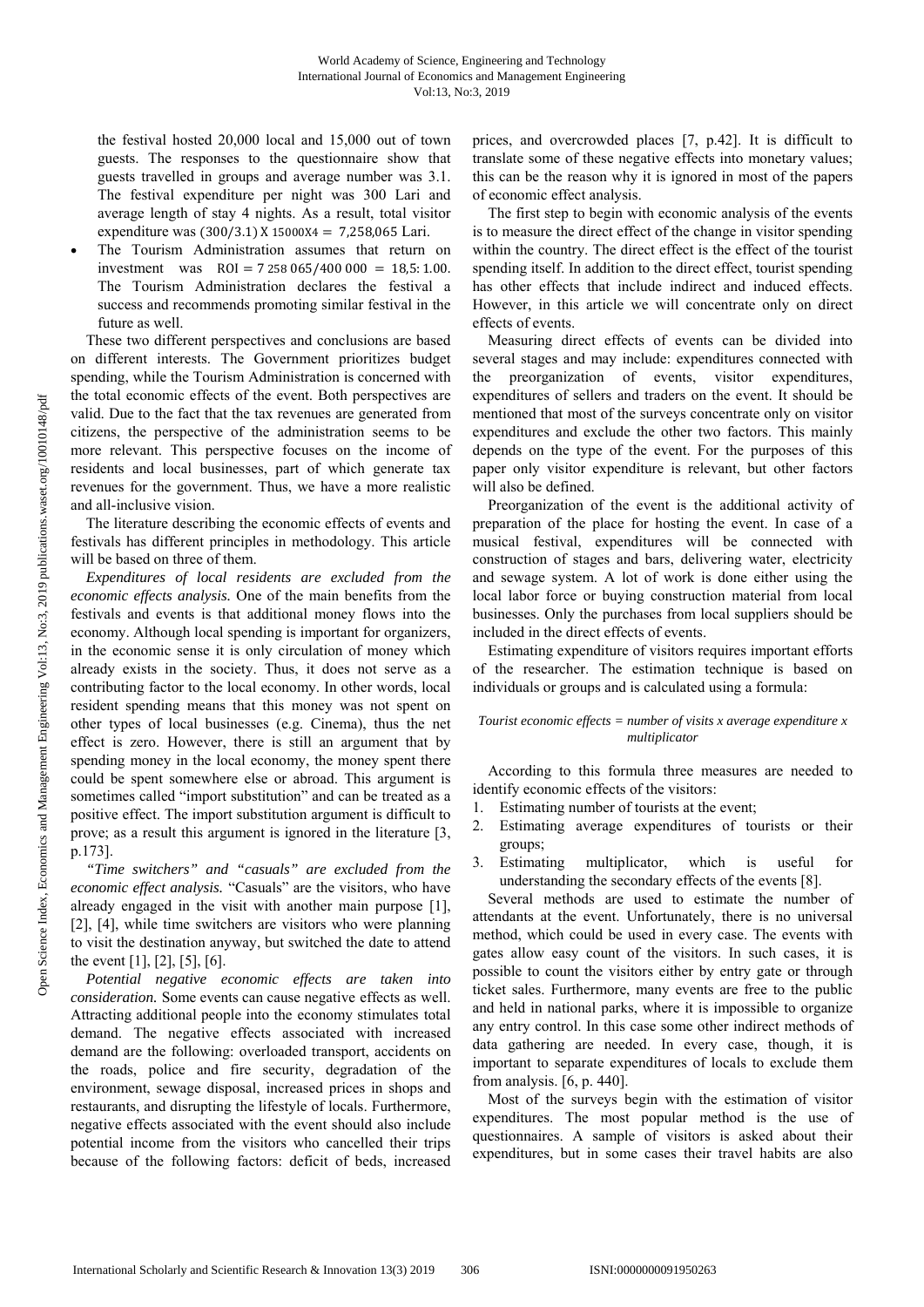interesting for marketing purposes. The sampling is used because it requires less expenditure and time and the result is the same as in the case of total population. Based on surveys, average expenditures are calculated and then multiplied by the number of visitors. The indicator showing ratio of the expenditure over ticket price is different across events and countries where events are held. For example, during the Adelaide festival in 1990, 5.4 dollars were spent on accommodation, food and transport for each 1 dollar spent on tickets [6, p.442].

Tourist expenditure can be measured only with some level of confidence, which creates doubts about the validity of using questionnaires for estimation [9]. The data of expenditures received from the questionnaire should be analyzed carefully, because respondents might have problems remembering past expenditures, or are unsure about or question future expenditures. Data show that the best estimation is possible only when respondents are asked to remember expenditures during the previous 24 hours [2, p.28].

Sampling should be random. In other words, every respondent should have the same chance to be chosen for the questionnaire. For example, if the interviewer avoids asking questions to certain type of visitors, they will not be represented in the survey and the typical visitor's expenditure will not be measured. Representative sampling might be quite difficult. In case surveys are collected at only one place, all attendants will not have a chance to be chosen to respond to the questionnaire. In the case of representative sampling there is no need for weighting. Weighing is the method when one observation is assigned importance or weight in the dataset. In representative sampling, each group has the same chance to be chosen for the interview. Thus, if 10% of respondents say that they are foreigners and 90% says they are local, 10% should be treated as foreigners in a population as well.

Expenditures of the sellers should also be included in total economic effect analysis. Like visitors, the sellers' economic effects are also dependent on geography. There are two types of seller expenditures: tourist seller expenditures and local seller expenditures. The expenditures of local sellers should not be included in the analysis. However, it is also a fact that expenditures of local sellers stay in the economy while tourist sellers leave the economy. This effect is the important challenge for the researcher.

# II. THE OVERESTIMATION PROBLEM WITH ECONOMIC EFFECT ANALYSIS

The surveys of economic effects of events are not always independent and fair. The political decision to conduct economic analyses is not motivated by measuring the true effect of the event rather they are conducted to gain public support by adding nonexistent positive effects. Often consultants hired for such purposes, rather than being neutral, tell their clients the things they want to hear: "that their event brought the huge amount of income" [10, p.32]. In some cases the errors are associated with the misunderstanding of major concepts by research companies. However, in some cases research companies choose the methods intentionally to

overestimate the numbers. The comparably less economic effects of events can be translated in less support from the policy makers, and the event might not be financed in the end. Behaving ethically when others do not do so, can harm the rating of the event significantly. As a result it might be rational to overestimate the effects of an event that will allow competing with other event organizers [7, p.35].

It is important to receive the correct standard of measurement in Georgia. In this case non-ethical acts of measurement will not trigger others to show overestimated effects.

To summarize, although economic effect analysis has many drawbacks it is still a very important tool in the hands of real experts.

## III. ECONOMIC EFFECTS OF UEFA SUPER CUP

The UEFA Executive Committee has given Tbilisi the opportunity to host a major sports event, the UEFA Super Cup. The UEFA Super Cup is an annual football match between the winners of the champions League and the Europa League. The game was held at Dynamo Arena August 11, 2015. The event attracted football fans to Georgia from all over the world.

Owing to the importance of this match, it was selected as the ideal event for the pilot study to measure tourism's economic effects for Georgia. To identify the sample it was necessary to have the information about the population. According to the Football Federation, the match should have been attended by 10 400 foreign visitors. It was impossible to determine the nationalities of foreign visitors. Varying information was published about the number of returned tickets by Spanish visitors, resulting in uncertainty about the number of the actual visitors from Spain. As a result, the stratified method was replaced by random sampling that would allow identifying real makeup of foreign visitors at the match. The sample consisted of 400 interviews.



Fig. 1 Distribution of Visitors by Resident Countries

The survey showed interesting results. The majority of the foreign visitors were male (86%), while the largest age group was 21-30 (3%). It is worth mentioning that based on cross